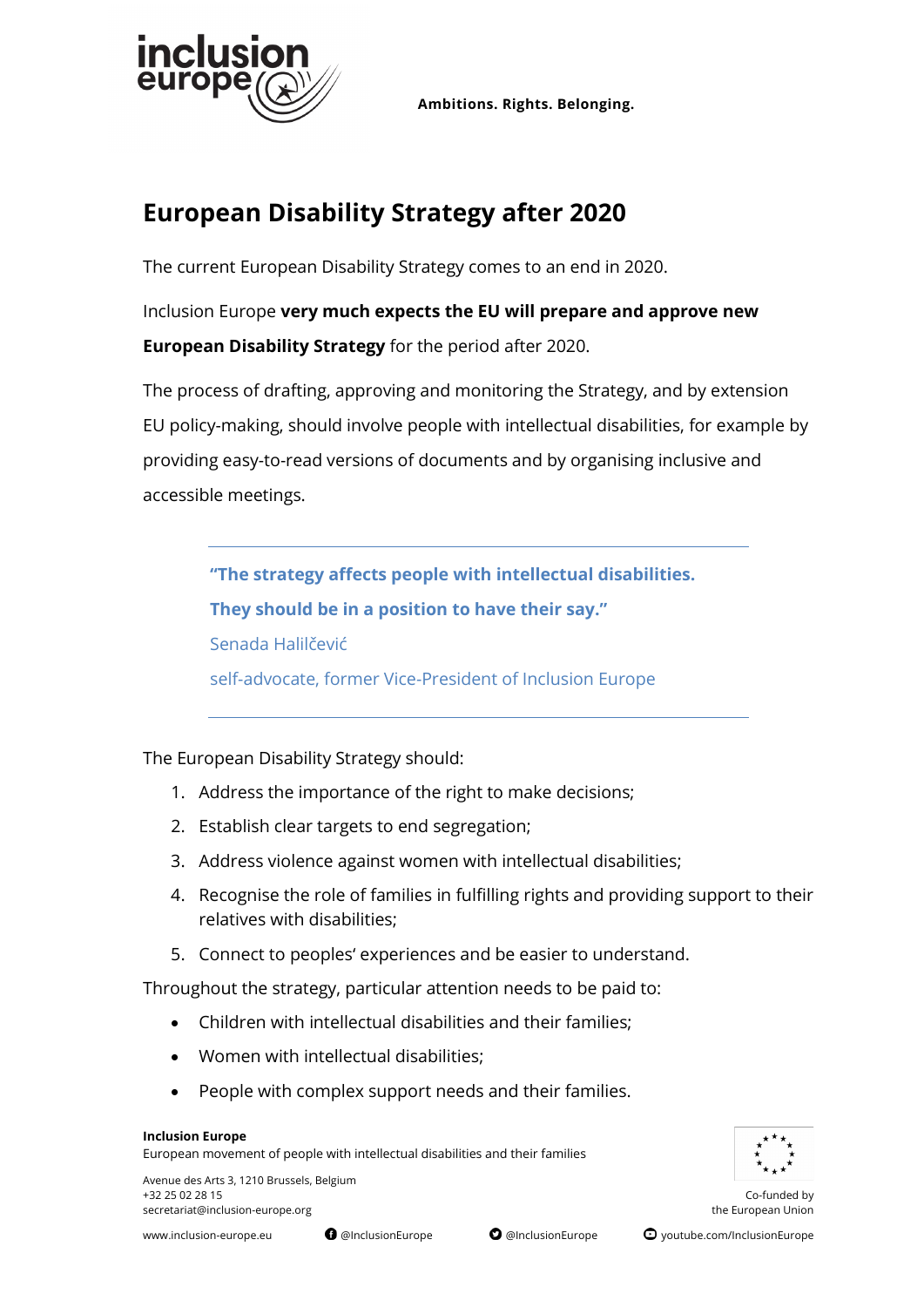## **1. Importance of the right to make decisions**

#### **Why?**

The deprivation of legal capacity affects all areas of life, and prevents people from voting at elections, participating in the community, deciding where and with whom to live, studying in mainstream education system together with others, taking up an employment contract, or opening a bank account. However, the current strategy does not really tackle this issue and only briefly mentions an improvement in Member States' legislation on legal capacity in line with the UN Convention. However, it is far from being sufficient.

If legal capacity is not a competence of the EU, it has consequences on social issues where the EU is active, such as employment, citizen's rights (including the right to vote) and anti-discrimination.

#### **How?**

Legal capacity should be a transversal area for action in the EDS as it impacts most of the current priorities' areas of the strategy. Self-determination, choice and control should be more visible in the new strategy as a pre-requisite to participation and enjoyment of all aspects of life.

"The strategy should propose specific measures to promote supported decisionmaking instead of guardianship. This is essential also to make progress in all priority areas of the current strategy, for instance employment or social protection" said Milan Šveřepa, Inclusion Europe's director."<sup>[\[3\]](https://euc-word-edit.officeapps.live.com/we/wordeditorframe.aspx?ui=en%2DUS&rs=en%2DUS&wopisrc=https%3A%2F%2Finclusioneur.sharepoint.com%2F_vti_bin%2Fwopi.ashx%2Ffiles%2F53a2fad92bbc4c4294c89d99aef02951&wdprevioussession=7d200734%2D7843%2D4da1%2Db452%2D735caf6bf94d&wdenableroaming=1&mscc=1&hid=B616039F-E09D-9000-8312-E151D7232E0F&wdorigin=Other&jsapi=1&newsession=1&corrid=c506ba97-c670-4310-a560-e628c57fab53&usid=c506ba97-c670-4310-a560-e628c57fab53&instantedit=1&wopicomplete=1&wdredirectionreason=Unified_SingleFlushFallback#_ftn3)</sup>

## We demand

- The right to vote
- · To be included
- To get accessible information
- To get real jobs and real pay
- To have the same opportunities
- . The right to selfdetermination
- . That all institutions are closed

[European self-advocates'](https://www.inclusion-europe.eu/if-you-dare-to-speak-up-inclusion-happens/) demands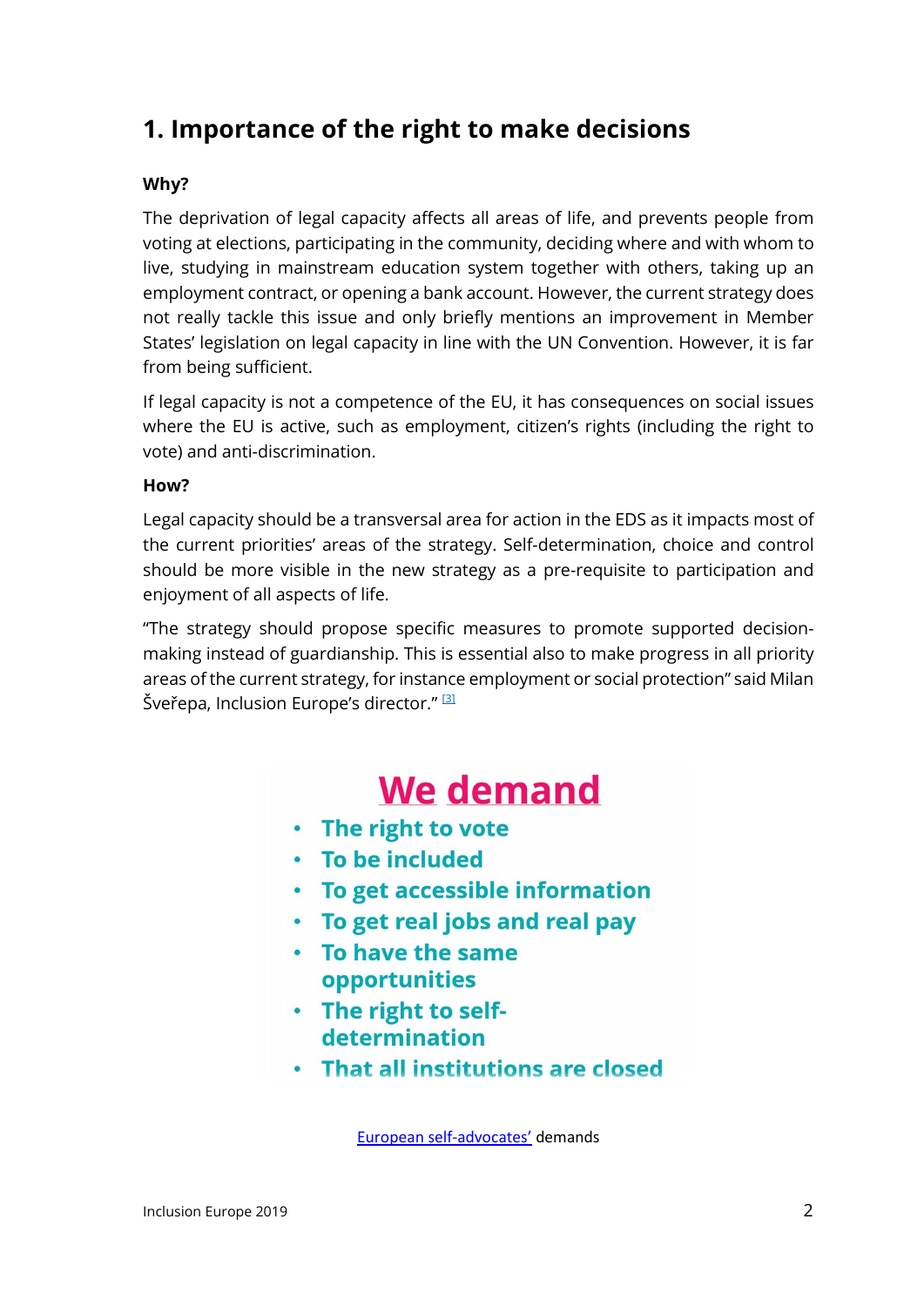## **2. Clear targets to end segregation**

#### **Why?**

The current strategy does not fully address segregation of people with intellectual disabilities in "care" institutions in Europe. It only "promotes" the transition from institutional to community-based services through the use of EU funds and awareness-raising of people living in institutions.

This does not constitute a satisfactory answer to both the CRPD Committee concluding observations and the past work done by the Commission during the previous decade in collaboration with organisations of people with disabilities. It also does not reflect the progress made by the Commission in fighting against institutions through the 2014-2020 Multiannual Financial Framework.

People living in institutions are also systematically excluded from studies, realised by EUROSTAT and are therefore overlooked when formulating policy.

#### **How?**

The strategy, while establishing clear targets and objectives, should secure a part of the EU funds to be allocated to the implementation of the EU Disability Strategy 2020- 2030. The [UN Disability Inclusion Strategy](https://www.un.org/development/desa/disabilities/wp-content/uploads/sites/15/2019/03/UNDIS_20-March-2019_for-HLCM.P.pdf) offers a useful example with indicators followed by specific and targeted actions to achieve the goals for each one of the indicators.

Allocate resources to:

- Monitoring the situation of people in "care" institutions and progress towards ending segregation
- Developing incentives for member states to make transition from institutionalisation to community-based support
- Capacity building for participation and monitoring at national level
- Target accessibility of housing or public services such as health care, education; these are critical to make progress on ending segregation

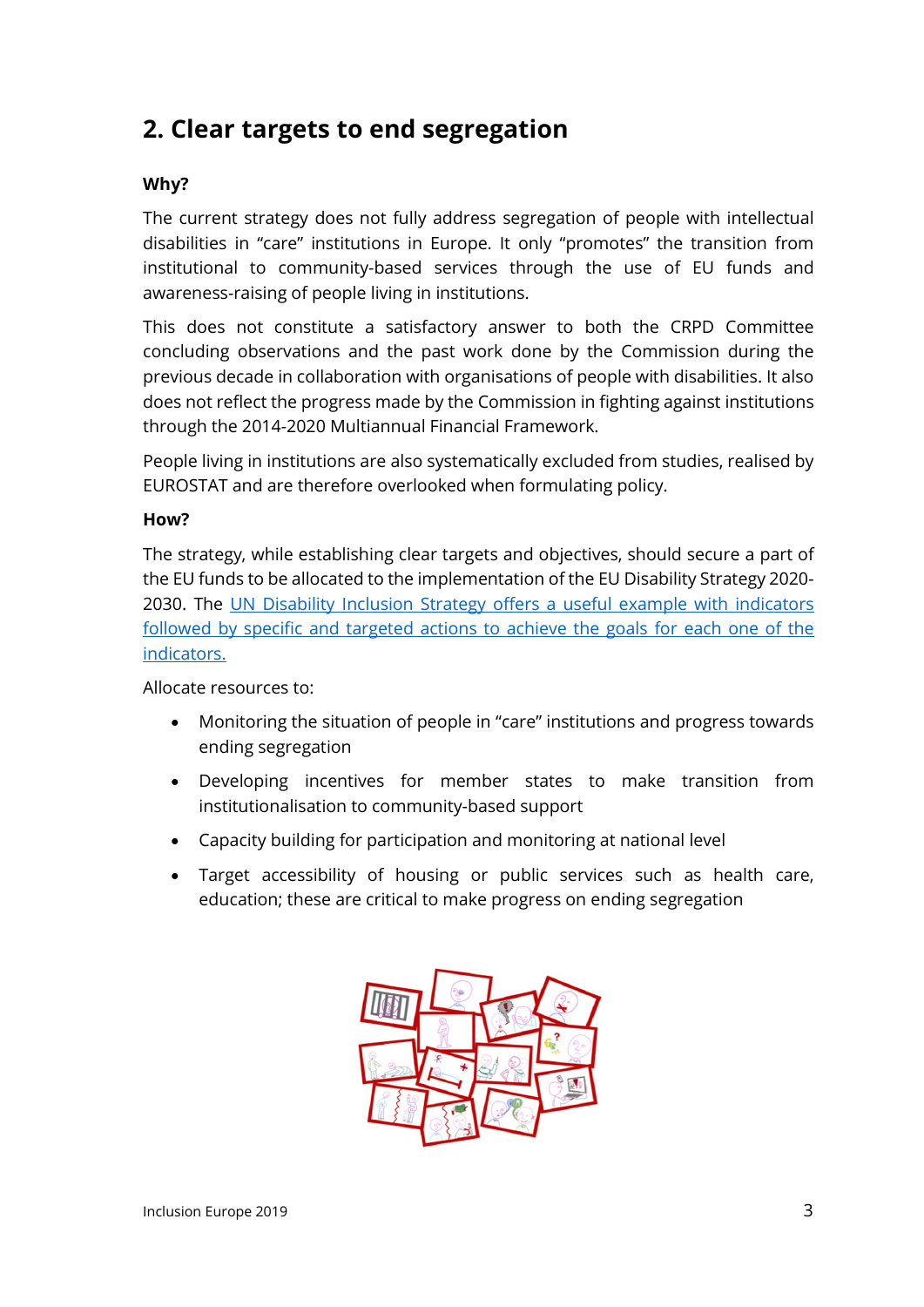## **3. Address violence on women with intellectual disabilities**

#### **Why?**

6 out of 10 women with intellectual disabilities report being sexually abused.

It is part of the overall problem of violence against women.

But it is also made worse by the additional power imbalance associated with intellectual disability.

Violence occurs both in families and in the community, and it also happens in "care" institutions which claim to protect from it. Being institutionalised is a form of violence in itself.

#### **How?**

There should be specific objectives and actions to combat violence against women in the Strategy.

These should include (among others):

- closing down institutions and providing adequate support in the community; prov[i](#page-5-0)ding support to victims of violence with intellectual disabilities<sup>i</sup>.
- Providing training to victim support services to be able to work with women with intellectual disabilities[ii](#page-5-1)
- Supporting women empowerment and participation in decision-making;
- Educating men in general and persons in power (eg. Service providers) about their responsibilities and about acceptable behaviour

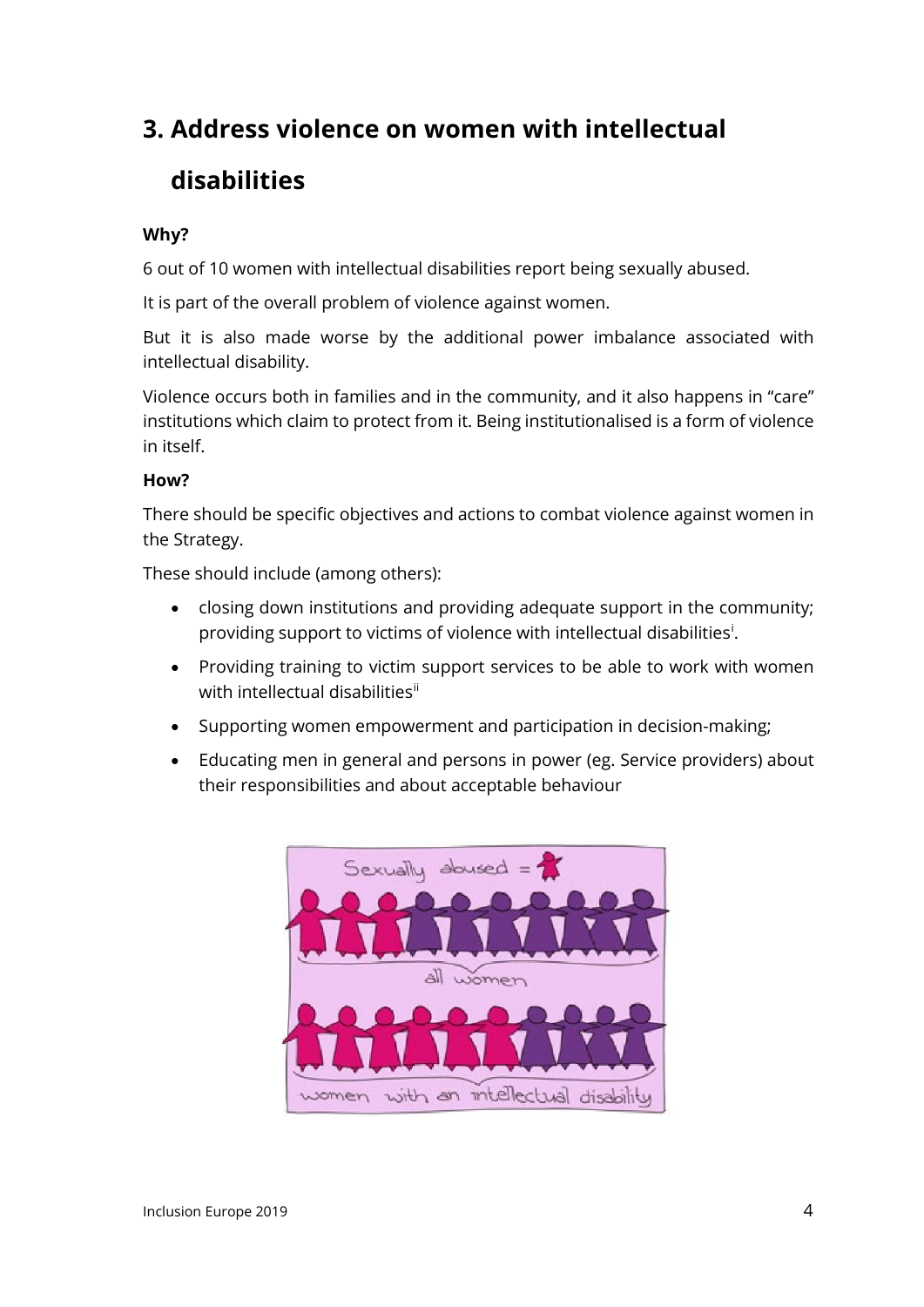# **4. Recognise the role of families in fulfilling the rights**

## **of their relatives with disabilities**

### **Why?**

Families have a unique role that should be recognised and valued.

Around Europe, families are the main source of support for persons with intellectual disabilities, who often require some form of lifelong support. People with complex support needs and those who do not communicate in typical ways rely, almost exclusively, on their families to support them and articulate their preferences and support needs.

Their crucial role has been underlined by the Committee itself during the key transitional periods in the lives of persons with intellectual disabilities, for example: from childhood to adulthood, parenthood, etc. $[4]$ -Because of barriers in community and a lack of support and services to individuals and their families, families experience discrimination and increased economic and social stress.

#### **How?**

The strategy should recognise the role of families in supporting the inclusion of people with intellectual disabilities. "It needs to target the discrimination, poverty and exclusion families face. These circumstances are not only unacceptable for the people who care for their loved ones – they also directly fall back upon the people with disabilities themselves." as said by Jyrki Pinomaa, President of Inclusion Europe.

The strategy should enshrine the right of family carers to be supported through having some of the EU funds allocated for this purpose. A specific target should appear in the strategy on how this goal will be achieved.

Specifically:

- There should be a dedicated section on families and their role
- The strategy should focus on measures supporting families both in having an active role in fulfilling the rights of persons with disabilities, and in receiving support necessary to do so